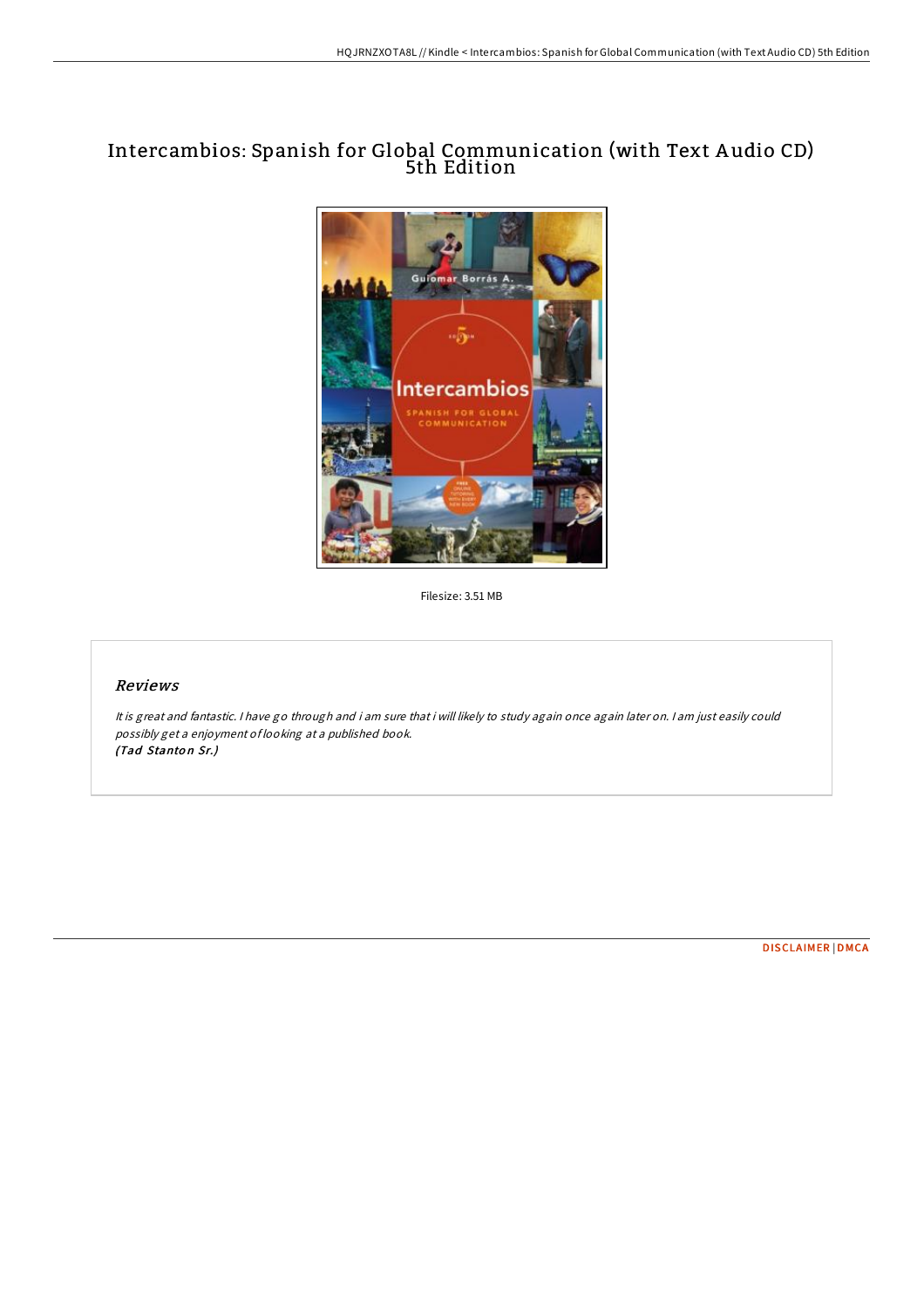## INTERCAMBIOS: SPANISH FOR GLOBAL COMMUNICATION (WITH TEXT AUDIO CD) 5TH EDITION



Cengage Learning, 2007. Book Condition: New. Brand New, Unread Copy in Perfect Condition. A+ Customer Service! Summary: Leccin preliminar: El mundo hispano. Language Functions. Greetings. Nationalities. Countries. Communication in the classroom. Vocabulario esencial. Greetings. Nationalities. Countries. Commands for activities in the classroom. Objects in the classroom. Numbers 0-30. Gramtica esencial. Definite and indefinite articles. The contractions al and del. Gender and number of nouns. The verb form hay. Sentence negation. Cultura. Spanish around the world. PASO 1: NUEVOS AMIGOS EN MXICO. Mxico. 1. Bienvenida a Monterrey! Language Functions. Greeting others. Introducing yourself and others. Saying where you and others are from. Describing people. Saying goodbye. Vocabulario esencial. Greetings. Personal introductions. Personal titles. Leave-taking expressions. Gramtica esencial. Subject pronouns. Present tense of the verb ser. Agreement of descriptive adjectives. Cultura. Customs for greeting and meeting others. Addressing others: t and usted. 2. Te gusta estudiar y trabajar en la universidad? Language Functions. Naming academic subjects. Saying your address. Saying your telephone number. Saying your age. Stating ownership. Indicating relationships. Expressing likes and dislikes. Describing daily activities. Vocabulario esencial. Classmates and friends. Academic subjects. Jobrelated subjects. Home. Office terms. Numbers 30?100. Colors. Idioms with tener (aos, calor, fro, hambre, sed, sueo). Gramtica esencial. Present tense of the verb tener. Possessive adjectives. Possession with de(l). Present tense of regular -ar verbs. Me gusta + infinitive. No me gusta + infinitive. Cultura. University Life in Spain and Latin America. 3. Necesito una pasanta para junio! Language Functions. Telling time. Extending invitations. Making appointments. Accepting and declining invitations. Expressing likes and dislikes. Describing daily activities. Expressing wants and intentions. Vocabulario esencial. Telling time. Days of the week. Months of the year. Gramtica esencial. Present tense of regular -er and -ir verbs. Present tense of the verb querer. Present tense of the verb ir + a....

Read Intercambios: Spanish for Global Co[mmunicatio](http://almighty24.tech/intercambios-spanish-for-global-communication-wi.html)n (with Text Audio CD) 5th Edition Online E Download PDF Intercambios: Spanish for Global Co[mmunicatio](http://almighty24.tech/intercambios-spanish-for-global-communication-wi.html)n (with Text Audio CD) 5th Edition